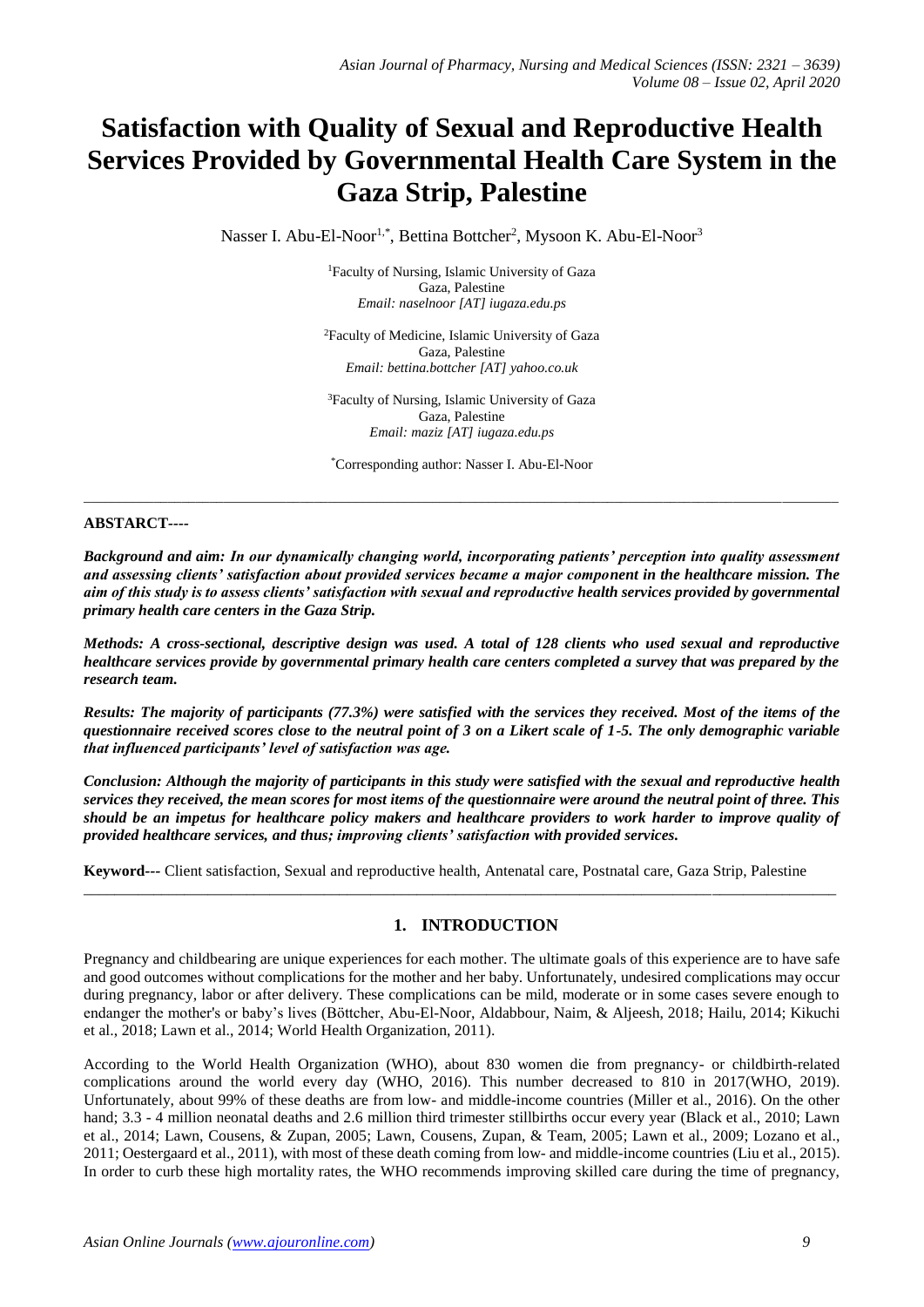childbirth and in the immediate postnatal period [\(WHO, 2009\)](#page-8-4). Providing timely, high quality care after delivery will help to reduce maternal and neonatal morbidity and mortality rates. This enables health care providers to detect and treat complications early and minimizing their consequences [\(Bӧttcher et al., 2018\)](#page-6-0).

In order to achieve good outcomes during and after pregnancy, provided services should be of high quality [\(Simkhada,](#page-8-5) [Teijlingen,](#page-8-5) Porter, & Simkhada, 2008). There are several definitions of quality of care but the Institute of Medicine (IOM) defines it as: "The degree to which health services for individuals and populations increase the likelihood of desired health outcomes and are consistent with current professional knowledge" (Institute of [Medicine,](#page-7-9) 2001). On the other hand, the Agency for Health Care Research and Quality (AHRQ) defines it as "doing the right thing for the right patient at the right time in the right way to achieve the best possible result" (Agency for [Healthcare](#page-6-2) Research and Quality, 2017).

In our dynamically changing world, healthcare industries strive for continuous quality improvement; which has gained a great concern in health care arena in recent years. Therefore; incorporating patients' perception into quality assessment and assessing clients' satisfaction about provided service/s became a major component in the healthcare mission [\(Al-Abri &](#page-6-3)  [Al-Balushi, 2014\)](#page-6-3). This motivated healthcare managers, who strive to achieve excellence, to take patient perception into account when designing the strategies for quality improvement of care. Therefore; patient satisfaction surveys became an important quality improvement tool for improving organizational performance [\(Marley, Collier, & Meyer Goldstein, 2004\)](#page-7-10) and an important indicator for improving the services and strategic goals for all healthcare organizations [\(Elaine, Gail, &](#page-6-4)  [Richard, 2002\)](#page-6-4). Moreover[, Gregory, Heaman, Mignone,](#page-6-5) and Moffatt (2019) found out a strong link between quality of care and client's satisfaction. Specifically, they found that quality of prenatal care and provider interpersonal style together explained 80% of the variance in overall clients' satisfaction about provided services. On the other hand, a study conducted by [Boyer, Francois, Doutre, Weil, and Labarere \(2006\)](#page-6-6) revealed that 94% of clinical staff in a French hospital think that patients were able to judge hospital service quality, especially in its relational, organizational and environmental dimensions.

In the Gaza strip, most of the health services related to sexual and reproductive health (SRH) are provided for free of charge. Most of these services are provided in primary health care centers. These services include antenatal care, postnatal care and family planning. The aim of this study is to assess clients' satisfaction with quality of sexual and reproductive services provided by governmental primary health care centers in the Gaza Strip.

# **2. METHODOLOGY**

# *Study design*

This study used a descriptive, cross sectional design.

# *Study population and setting*

The population of the study included all adult females who received services related to SRH offered by governmental primary health care centers (PHCC). These services include antenatal care, postnatal care and family planning. The Gaza Strip consists of five governorates; each governorate has several PHCCs. Two main PHCC from two different governorates were chosen randomly.

# *Sample and sampling method*

A convenience sample of 128 (64 from each PHCC) participants was used in this study. Inclusion criteria included women who were 18 years or older, who utilizes any of the SRH services offered by PHCC that belong to the governmental healthcare system which is the major healthcare provider in the Gaza Strip.

# *Instrument*

After reviewing the literature, the researchers developed a self-administered questionnaire to conduct this study. The questionnaire consisted of two parts. The first part was concerned about obtaining demographic characteristics of the participants. The second part consisted of 19 items that measures clients' satisfaction about the provided services. The items were rated on a 5-point Likert scale (1= completely disagree,  $2=$  disagree,  $3=$  neutral,  $4=$  agree, and  $5=$  strongly agree).

To ensure the content validity of the instrument, it was reviewed by five experts in the field who suggested slight modifications. After modifying the instrument it was pilot-tested by a sample of 10 women who met the inclusion criteria and were selected randomly from the targeted PHCCs. The data obtained from these clients were not included in the study.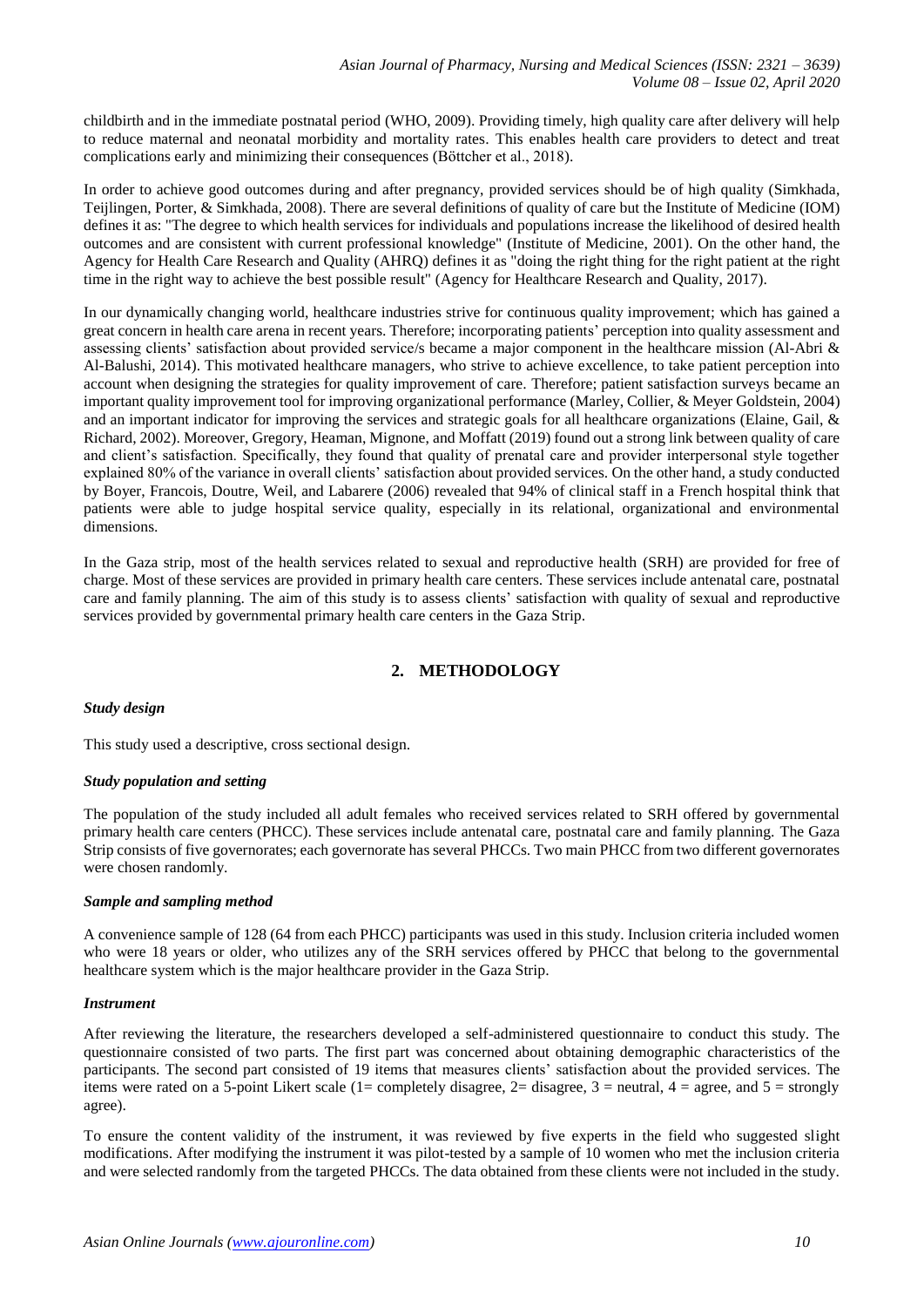Slight modifications were done on the wording of some items in response to participants' comments to make the instrument more user friendly for participants. The instrument showed that it was highly reliable with a Cronbach's alpha of 0.939 for the entire instrument [\(Streiner, 2003\)](#page-8-6)

# *Data collection*

To avoid bias, data were collected by trained nurses who are not were not working at the involved PHCCs. Each questionnaire included a front sheet that explained the purpose of the study and a consent form for the participants to sign.

# *Data analysis*

Data was entered and analyzed using SPSS version 22. Before analysis, data was checked to ensure accuracy of data entry. Descriptive statistics including percentages, means, and standard deviations, were used for all items of the questionnaire. ANOVA and t-tests were used to compare means. These analyses used a 95% confidence interval and a significance level of 0.05.

#### *Ethical considerations*

Before starting the study, approval to conduct the study was obtained from the research ethics committee at the Islamic University of Gaza and from the Ministry of Health. Participants were asked to sign an informed consent that was included in the first page of the questionnaire. The consent stated the purpose of the study as well as the voluntary nature of participation and confidentiality of the information gathered. Participants were told that they had the right to refuse participation in the study without any consequence or effect on the care they received.

# **3. RESULTS**

#### *Demographic characteristics of the participants*

Demographic characteristics of the participants are presented in table 1. The age of participants ranged from 18 to 47 years with a mean of 27.4 ( $\pm$ 6.8) years. The majority of participants fall within the age category between 21 and 30 years (N=83, 64.8%). Furthermore, most participants were well educated and either had a university degree (N=57, 44.5%) or reached secondary school (N=66, 51.5%). Half of the participants visited the two PHCCs to receive antenatal care (N=64.5, 50%) followed by family planning services  $(N=44, 34.4\%)$ . The length of time participants used the services at the two centers ranged from three weeks to 7 years. More than half of the participants  $(N=59, 48.8%)$  were using the services of the centers for more than three years (table 1).

| Variable                 |                               | PHCC 1       | PHCC <sub>2</sub> | Total      |  |
|--------------------------|-------------------------------|--------------|-------------------|------------|--|
| Number of participants   |                               | 64 (50.0%)   | 64 (50%)          | 128        |  |
| Age category             | $\leq$ 20 year                | 7(58.3%)     | 5(41.7%)          | 12 (9.4%)  |  |
|                          | 21-30                         | 41 (49.4%)   | 42 (50.6%)        | 83 (64.8%) |  |
|                          | $31 - 40$                     | $16(64.0\%)$ | $9(36.0\%)$       | 25 (19.5%) |  |
|                          | $41 - 50$                     | $0(.0\%)$    | 8 (100%)          | $8(6.3\%)$ |  |
| Ъp<br>Education<br>Level | Preparatory school            | $3(60.0\%)$  | $2(40.0\%)$       | $5(3.9\%)$ |  |
|                          | Secondary School              | 38 (57.6%)   | 28 (42.4%)        | 66 (51.6%) |  |
|                          | University                    | 23 (40.4%)   | 34 (59.6%)        | 57 (44.5%) |  |
| Services received        | Antenatal care                | 41 (64.1%)   | 23 (35.9%)        | 64 (50.0%) |  |
|                          | Family planning               | 15 (34.1%)   | 29 (65.9%)        | 44 (34.4%) |  |
|                          | Reproductive Health<br>Advice | $1(33.3\%)$  | 2(66.7%)          | 3(2.3%)    |  |
|                          | Postnatal                     | 5(62.5%)     | 3(37.5%)          | $8(5.3\%)$ |  |

# **Table 1: Descriptive statistics of characteristics of participants**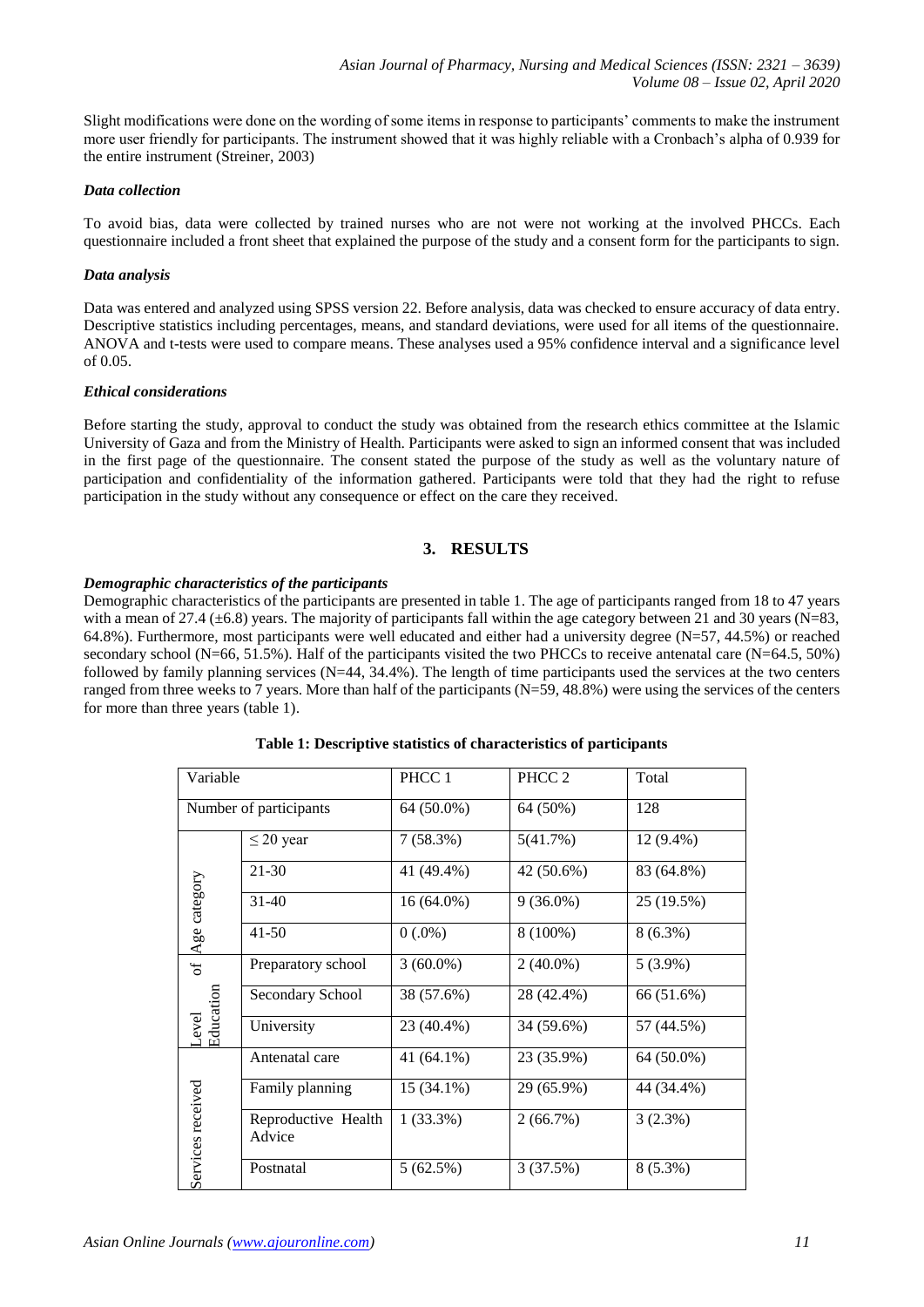|                  | More than 1 service | 1(12.5%)     | 7(87.5%)     | $8(5.3\%)$ |
|------------------|---------------------|--------------|--------------|------------|
|                  | <b>Others</b>       | $1(100\%)$   | $0(0.0\%)$   | $1(0.8\%)$ |
| using            | $< 6$ months        | 7(58.3%)     | 5(41.7%)     | 12 (9.9%)  |
|                  | $6-11$ months       | 11 (78.6%)   | $3(21.4\%)$  | 14 (21.5%) |
|                  | 1-3 years           | $22(61.1\%)$ | 14 (28.9%)   | 36 (51.2%) |
| survives<br>Time | $>$ 3 years         | 23 (39.0%)   | $36(61.0\%)$ | 59 (48.8%) |

# *Satisfaction about provided services*

Level of satisfaction among participants in the two PHCCs is presented in table 2. The two items that received the highest scores among participants from the two centers were "Staff are willing to listen carefully and help clients (mean  $= 3.3$ )" followed by "I like to return to this center if I need the same services in the future (mean = 3.3)".

The two items that received the highest scores among participants from the first PHCC were "I will recommend this health center for my friends and relatives" and "Staff are willing to listen carefully and help clients" as they get scores of 3.4 and 3.43 respectively. The item that received the lowest score among participants from first PHCC was "The waiting time to see the health care professional is convenient" as it received a score of 3.1.

The two items that received the highest scores among participants from the second PHCC were "The healthcare center is in a convenient location that is easily reached" and " Staff are willing to listen carefully and help clients" with scores of 3.2 and 3.2 respectively. The item with the lowest score among participants from the second PHCC was "Staff understand my specific needs" with a score of 2.9 (table 2).

In general, scores reported by participants who used the first PHCC were higher than scores reported by participants from the second PHCC in each of the 19 items with nine items showing statistical significance between their means (table 2). Moreover, the total score of satisfaction reported by participants using SRH services provided by the first PHCC (63.0) was higher than scores reported by participants using SRH services provided by the second PHCC (58.5). These differences were found to be statistically significant ( $p = 0.014$ ).

|    |                                                                                   | Total     | PHCC 1 | PHCC <sub>2</sub> | P value |
|----|-----------------------------------------------------------------------------------|-----------|--------|-------------------|---------|
|    |                                                                                   | $N = 128$ | $N=64$ | $N=64$            |         |
| 1. | The physical facility is clean and comfortable                                    | 3.12      | 3.13   | 3.11              | 0.899   |
| 2. | The health care center is in a convenient location<br>that is easily reached      | 3.26      | 3.27   | 3.24              | 0.825   |
| 3. | The time spent by the healthcare provider is adequate                             | 3.10      | 3.206  | 2.98              | 0.046   |
| 4. | Staff provides services at convenient times.                                      | 3.10      | 3.18   | 3.02              | 0.167   |
| 5. | There is a good appointment system to clients                                     | 3.10      | 3.16   | 3.03              | 0.280   |
| 6. | Sufficient staff are always available                                             | 3.08      | 3.18   | 2.98              | 0.151   |
| 7. | My questions and concerns are handled responsibly.                                | 3.22      | 3.37   | 3.07              | 0.013   |
| 8. | Staff are willing to listen carefully and help clients.                           | 3.32      | 3.43   | 3.19              | 0.043   |
| 9. | The staff are responsive to clients' needs.                                       | 3.26      | 3.41   | 3.09              | 0.003   |
|    | 10. The staff are supportive and empathetic with clients.                         | 3.24      | 3.32   | 3.16              | 0.169   |
|    | 11. I feel that staff have enough knowledge to deal with<br>my questions.         | 3.24      | 3.40   | 3.07              | 0.010   |
|    | 12. Staff understand my specific needs                                            | 3.07      | 3.21   | 2.91              | 0.016   |
|    | 13. I feel comfortable and trust in my healthcare provider                        | 3.23      | 3.31   | 3.14              | 0.190   |
|    | 14. The health information was provided in a clear and<br>understandable language | 3.22      | 3.31   | 3.12              | 0.164   |

# **Table 2: Level of satisfaction about provided SRH services**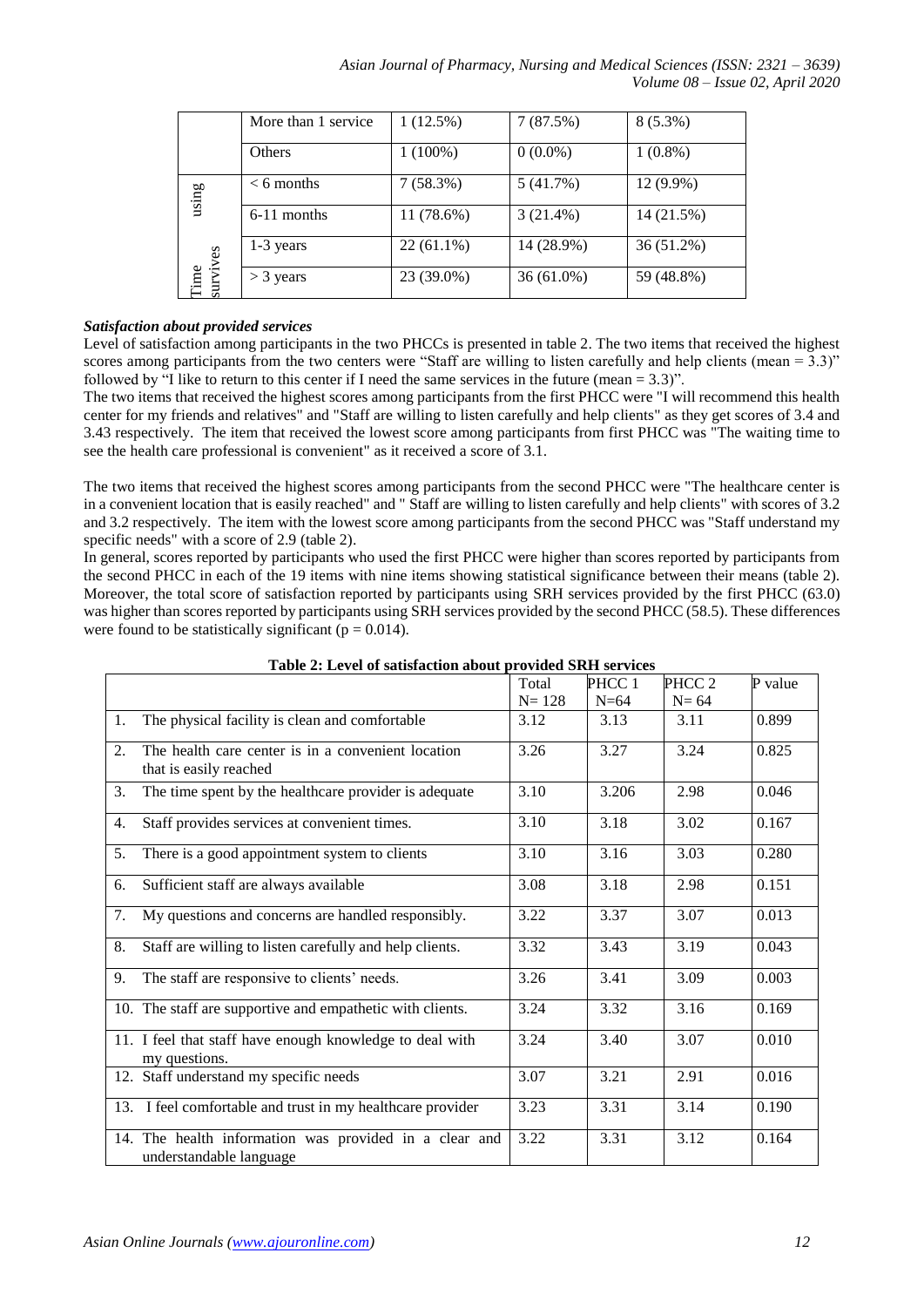| 15. My privacy is respected in this health care center.                          | 3.19  | 3.24  | 3.14  | 0.437 |
|----------------------------------------------------------------------------------|-------|-------|-------|-------|
| 16. The waiting time to see the health care professional is<br>convenient        | 3.07  | 3.11  | 3.02  | 0.439 |
| 17. Overall, I am satisfied with services provided by this<br>clinic.            | 3.17  | 3.31  | 3.02  | 0.012 |
| 18. I will recommend this health center for my friends and<br>relatives          | 3.26  | 3.44  | 3.05  | 0.002 |
| 19. I like to return to this center if I need the same services<br>in the future | 3.28  | 3.41  | 3.15  | 0.018 |
| <b>Mean of total score</b>                                                       | 3.181 | 3.317 | 3.077 | 0.014 |

To calculate percentage of satisfied clients with SRH services, any participant who had a mean of the total score  $\geq 3$  was considered to be satisfied while any participant who had a score  $\lt 3$  was considered dissatisfied. After dichotomizing the mean scores for satisfaction, results revealed that 77.3% (n=99) of participants and 22.7% (n=29) participants were not satisfied with the services they received. The difference between the mean scores of satisfaction among satisfied participants (3.36 $\pm$ 0.29) and those who were not (2.95 $\pm$ 2.56) were statistically significant (p = 0.003)

# *Impact on level of satisfaction*

Result of ANOVA (table 3) showed that level of education of participants, type of service used, and length of time using provided services by PHCC had no impact of clients' level of satisfaction. The only variable that showed to have an association with participants' satisfaction was age ( $p = 0.006$ ). The older age group of 41-50 years old participants gave a significantly lower score in total satisfaction compared with the younger groups, especially those in the 31-40 years group  $(p = 0.009)$ .

| <i>upic 0, 1 uctors thut mi</i><br>Variable | pace it is of batheretion<br>Mean | <b>SD</b> | P value |
|---------------------------------------------|-----------------------------------|-----------|---------|
| Age                                         |                                   |           | 0.006   |
| $\leq$ 20                                   | 60.826                            | 8.783     |         |
| $21 - 30$ years                             | 60.353                            | 8.405     |         |
| $31 - 40$ years                             | 64.669                            | 5.256     |         |
| $41 - 50$ years                             | 52.861                            | 13.506    |         |
| <b>Level of Education</b>                   |                                   |           | 0.218   |
| Preparatory school                          | 66.882                            | 7.055     |         |
| Secondary school                            | 60.872                            | 9.371     |         |
| University                                  | 59.680                            | 8.651     |         |
| <b>Service received</b>                     |                                   |           | 0.377   |
| Antenatal care                              | 61.3666                           | 8.75081   |         |
| Family planning                             | 58.6582                           | 8.19717   |         |
| Reproductive health advice                  | 66.2887                           | 5.14956   |         |
| Postnatal                                   | 58.2661                           | 8.89025   |         |
| More than 1 service                         | 61.6919                           | 15.16710  |         |
| Time of service                             |                                   |           | 0.707   |
| $< 6$ months                                | 60.1703                           | 10.53175  |         |
| $6-11$ months                               | 62.9540                           | 6.10285   |         |
| $1-3$ years                                 | 59.8096                           | 7.70935   |         |
| $>$ 3 years                                 | 60.9451                           | 9.38329   |         |

**Table 3: Factors that impact level of satisfaction**

# **4. DISCUSSION**

Our results revealed a moderate satisfaction with provided SRH services provided by governmental PHCCs as most of the variables were around the neutral points of three and that 77.3% of participants were satisfied about the services they received. Studies about this topic in Palestine are rare. One study was conducted in the West Bank of Palestine compared level of satisfaction of women for SRH services who used the midwife-led continuity model and who received regular care [\(Mortensen et al., 2019\)](#page-7-11). The results revealed that women who used the midwife-led continuity model were somewhat more satisfied than women who received normal care. Anyhow; both groups rated their level of satisfaction as moderate. The scores were 5.2 versus 4.8 respectively on a Likert scale of 1-7.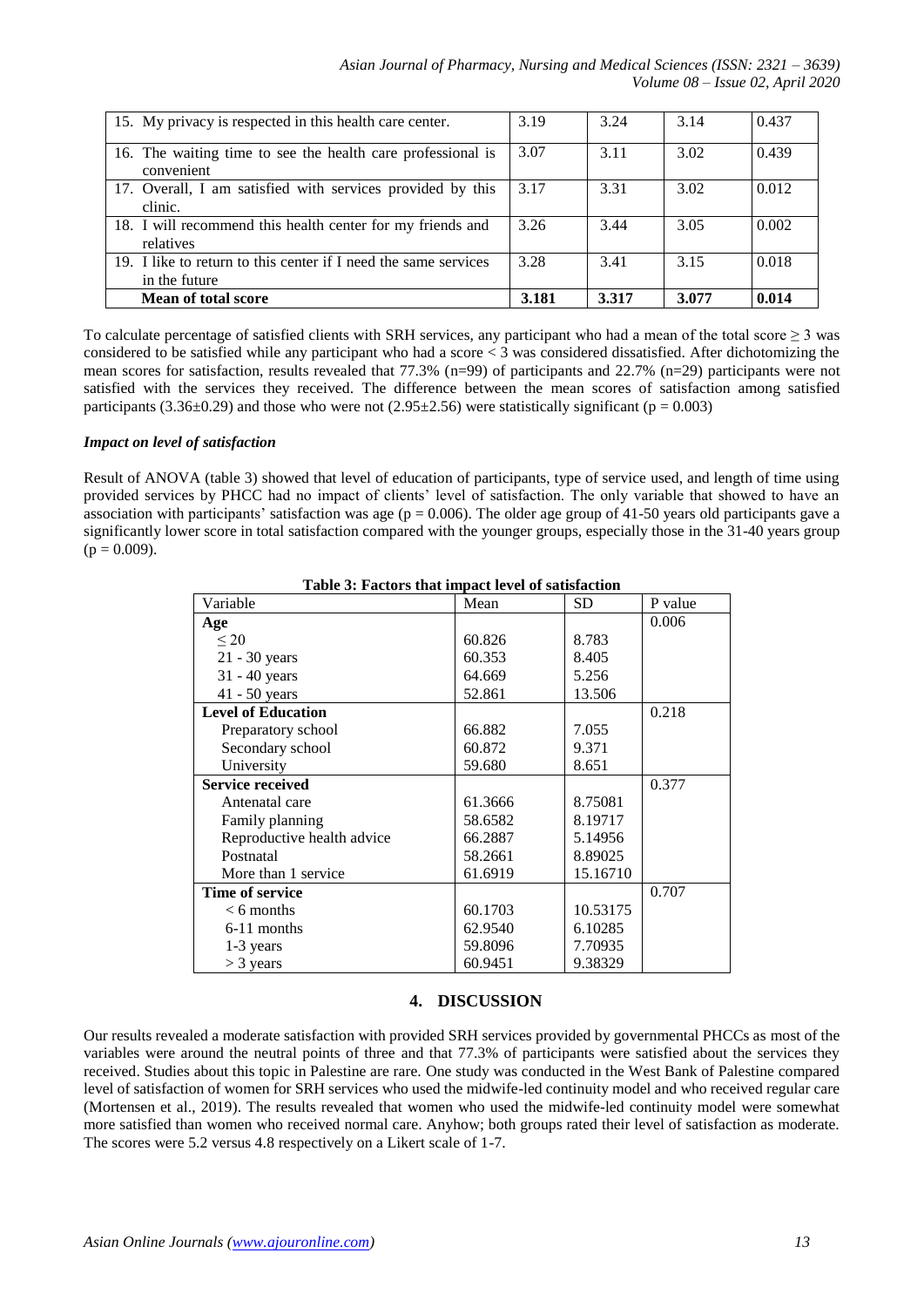Studies came from other parts of the globe reported different levels of satisfaction about services related to maternal care. In a study conducted in Sweden, the majority of participants were satisfied with their antenatal care, but 23% were dissatisfied with the emotional aspects and 18% with the medical aspects of the care they received. The strongest predictors of dissatisfaction were women's opinions that midwives had not been supportive and had not paid attention to their partners' needs [\(Hildingsson & Rådestad, 2005\)](#page-7-12).

Studies from Iran showed variable results. In a study conducted by [Mesgarzadeh, Baghaei, Ebrahimi, and](#page-7-13) Orujlu (2014), results revealed that levels of satisfaction were 77.17% with prenatal care and 77.49% with postpartum care. The authors of another study conducted in Turkey described level of their participants as 'somewhat satisfied' with the prenatal care service. The mean scores for the domains of their study ranged between 3.3 to 3.7 on a 4-point Likert scale [\(Erci & Ivanov,](#page-6-7)  [2004\)](#page-6-7) , which is slightly higher than the means reported in our study.

Other studies from developing countries that explored clients' satisfaction with antenatal care services varied from one country to the other. Some studies reported a higher level of satisfaction compared to our results. Examples include studies came from Cameroon [\(Edie et al., 2015\)](#page-6-8), Kenya [\(Vo et al., 2012\)](#page-8-7), and two studies from Nigeria [\(Onyeajam, Xirasagar,](#page-8-8)  [Khan, Hardin, & Odutolu, 2018\)](#page-8-8) and [\(Nwaeze, Enabor, Oluwasola, & Aimakhu, 2013\)](#page-7-14) which reported that 96.4%, 95%, 90%, 81.1% of their clients, respectively, were satisfied with the antenatal care they received. Other studies from other developing countries reported less level of satisfaction about antenatal services: 68% [\(Lakew, Ankala, & Jemal, 2018\)](#page-7-15) and 60% [\(Chemir, Alemseged, & Workneh, 2014\)](#page-6-9) from Ethiopia and 59% from Oman [\(Ghobashi & Khandekar, 2008\)](#page-6-10).

Satisfaction with SRH services is multidimensional, dynamic and influenced by a variety of different factors [\(Bernitz,](#page-6-11)  [Øian, Sandvik, & Blix, 2016;](#page-6-11) [Britton, 2012\)](#page-6-12). This study found no impact of sociodemographic variables, with the exception of age, on level of satisfaction with received SRH care with women aged >41 years being least satisfied. This result contradicts the results of [Hoseini, Saeidi, Beheshti Norouzi, Kiani, and Rakhshani \(2019\)](#page-7-16) and results of [Mesgarzadeh et](#page-7-13)  al. (2014). The authors believe that older women had more experience with received SRH care, therefore; their expectations will be higher than younger women's expectations who have less experience. Similarly, Mirzaei, Oladi Ghadikolaee, Mousavi Bazzaz, and Ziaee (2016) reported that there was no significant association between level of participants' satisfaction about postnatal care and variables such as parity, age and number of children. Also, [Wiegers \(2009\)](#page-8-9) reported that parity did not influence rating of participants about quality of postnatal care they received. On the other hand, other studies found that sociodemographic factors influenced the level of satisfaction related to maternal care. Lower levels of satisfaction were associated with less educational attainments, young age, and primiparity [\(Ahmadi & Azimi, 2009;](#page-6-13) [Britton,](#page-6-12)  [2012;](#page-6-12) [Naghizadeh, Rezaie, Sehhati, Barzanje, & Ebrahimi, 2014;](#page-7-18) [Sachsanidis, 2018;](#page-8-10) [Waldenström, Rudman, &](#page-8-11)  [Hildingsson, 2006\)](#page-8-11).

However, other determinants of clients' satisfaction with SRH services were found in a literature review of studies from low-income countries that revealed 'being treated with respect', in terms of courtesy and non-abuse, irrespective of sociocultural or economic context, was especially important to women and increased their satisfaction [\(Srivastava, Avan,](#page-8-12)  [Rajbangshi, & Bhattacharyya, 2015\)](#page-8-12). Similarly, in this study, items related to staff communication ('My questions and concerns are handled responsibly' and 'Staff are willing to listen carefully and help clients') and support ('The staff are supportive and empathetic with clients') received relatively higher scores, impacting the overall satisfaction scores. Moreover, literature found that interpersonal behavior was the most prominent reported determinant of maternal satisfaction and it was more important than structural factors such as cleanliness and physical environment [\(Srivastava et](#page-8-12)  [al., 2015\)](#page-8-12). This, along with results from our study, proved that interaction between clients and health care providers were important determinants of women's level of satisfaction. Similar results supporting this notion were reported by other studies [\(Birhanu, Assefa, Woldie, & Morankar, 2010;](#page-6-14) [Chavane et al., 2017;](#page-6-15) [Nabbuye-Sekandi et al., 2011\)](#page-7-19).

[Handler, Rosenberg, Raube, and Lyons \(2003\)](#page-7-20) reported that spending more time with pregnant women, explaining procedures to them asking them questions and answering their questions, along with clean, comfortable waiting areas were the most factors that improved pregnant women's satisfaction about the care they receive. These results are congruent with the results of this study, as the score for items pertaining to communication, listening to and answering clients question were relatively higher than the neutral point of three; reflecting the importance of listening to participants. Other studies supported the importance of convenient clinic hours, privacy during consultation, trust in healthcare providers and staff empathy as determinants for clients' satisfaction with services related to SRH [\(Lakew et al., 2018;](#page-7-15) [Onyeajam et al., 2018\)](#page-8-8). Many other studies corroborate the positive association of effective provider communication with clients' satisfaction with antenatal care services [\(Korenbrot, Wong, & Stewart, 2005;](#page-7-21) [Lakew et al., 2018;](#page-7-15) [Onyeajam et al., 2018;](#page-8-8) [Vo et al., 2012;](#page-8-7) [Wachira, Middlestadt, Reece, Peng, & Braitstein, 2014\)](#page-8-13).

To improve level of clients' satisfaction with SRH service, it is empirical to improve quality of these services. Especially that some studies found that quality is positively correlating with clients' satisfaction [\(Boyer et al., 2006;](#page-6-6) [Gregory et al.,](#page-6-5)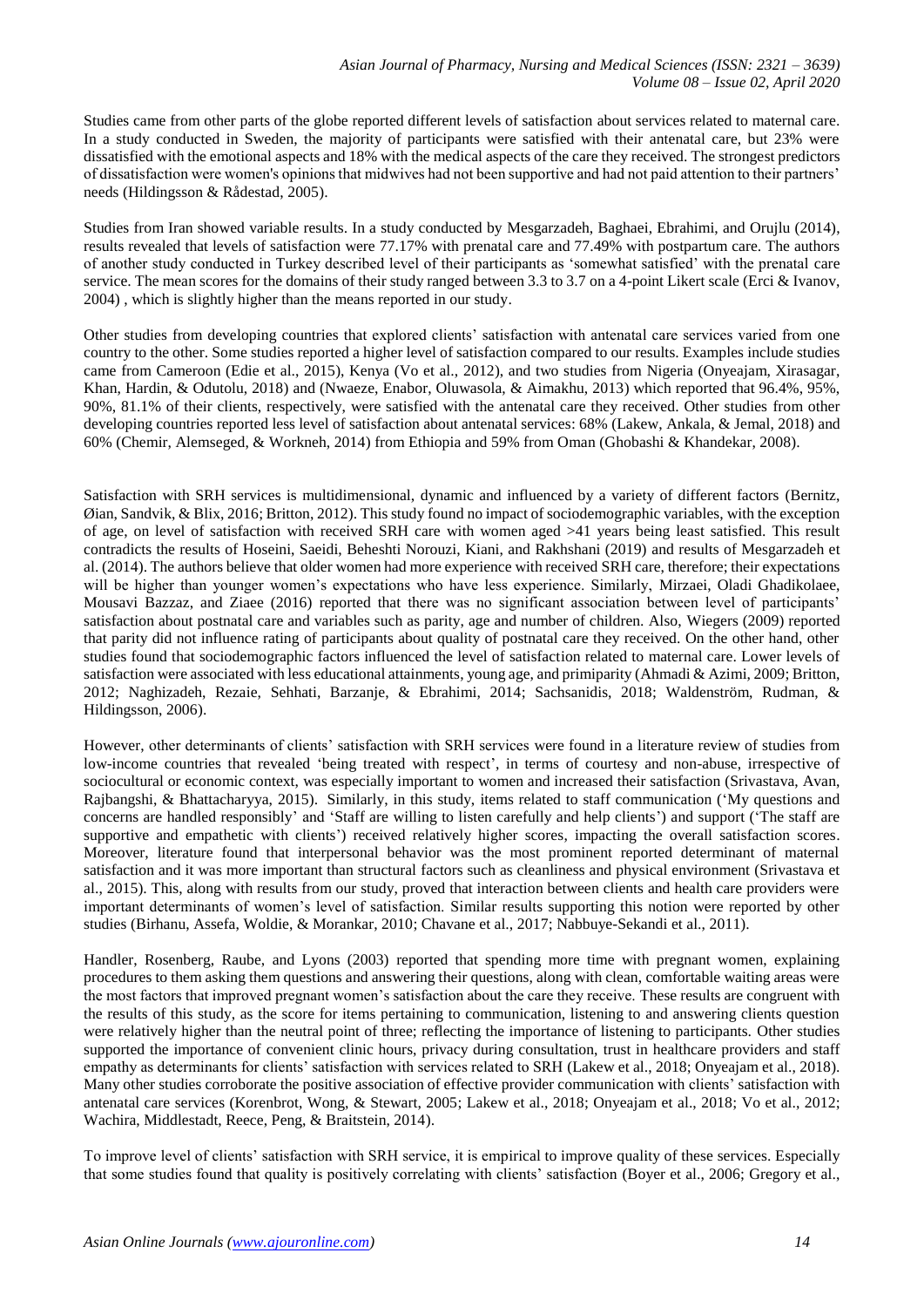[2019;](#page-6-5) [Onyeajam et al., 2018\)](#page-8-8). Therefore; it is important to improve quality of SRH provided to clients in the Gaza Strip. This is in spite that previous two studies reported a high quality of antenatal care [\(Abu-El-Noor et al., 2018\)](#page-6-16) and a relatively high quality of postnatal care in the Gaza Strip [\(Alkasseh, Mwafy, Abu-El-Noor, & Abu-El-Noor, In Press\)](#page-6-17). But; it's worthy to notice that the quality of antenatal care study has evaluated the perception of nurses and midwives who are providing these services about quality of antenatal care. The discrepancy between clinicians' and patients' ratings of health status and quality of care is well documented in the literature [\(Janse et al., 2004\)](#page-7-22).

# **5. CONCLUSIONS**

This study revealed that 77.3% of participants were satisfied with received SRH services. Most of the scores for the items used in the study were around the neutral points of three. Healthcare providers and health policy makers need to improve clients' satisfaction. This could be reached through improving quality of these services as evidence coming from research supports the positive correlation between quality of provided services and clients' satisfaction.

# **6. REFERENCES**

- <span id="page-6-16"></span> Abu-El-Noor, N. I., Abu-Sultan, N., Alkasseh, A. S., El-Shokry, M., Fareed, M., & Saleh, K. (2018). Quality of antenatal Care in Governmental Primary Health Care Centers in the Gaza strip as perceived by nurses and midwives: an indication for policy change. *IUG Journal of Natural Studies, 26*(2).
- <span id="page-6-2"></span> Agency for Healthcare Research and Quality. (2017). A Quick Look at Quality. Retrieved 13/07, 2017, from https://archive.ahrq.gov/consumer/qnt/qntqlook.htm
- <span id="page-6-13"></span> Ahmadi, Z., & Azimi, H. (2009). Evaluation of mothers' satisfaction with midwifery cares received in the delivery room. *Scientific Journal of Hamadan Nursing & Midwifery Faculty, 19*(67), 30-35.
- <span id="page-6-3"></span> Al-Abri, R., & Al-Balushi, A. (2014). Patient satisfaction survey as a tool towards quality improvement. *Oman medical journal, 29*(1), 3.
- <span id="page-6-17"></span> Alkasseh, A. S., Mwafy, S., Abu-El-Noor, N., & Abu-El-Noor, M. (In Press). Assessing the quality of postnatal care provided at government hospitals in the Gaza Strip, Palestine as perceived by service users: a direction for policy change. *Holistic Nursing & Midwifery Journal*.
- <span id="page-6-11"></span> Bernitz, S., Øian, P., Sandvik, L., & Blix, E. (2016). Evaluation of satisfaction with care in a midwifery unit and an obstetric unit: a randomized controlled trial of low-risk women. *BMC pregnancy and childbirth, 16*(1), 143.
- <span id="page-6-14"></span> Birhanu, Z., Assefa, T., Woldie, M., & Morankar, S. (2010). Determinants of satisfaction with health care provider interactions at health centres in central Ethiopia: a cross sectional study. *BMC health services research, 10*(1), 78.
- <span id="page-6-1"></span> Black, R. E., Cousens, S., Johnson, H. L., Lawn, J. E., Rudan, I., Bassani, D. G., . . . Cibulskis, R. (2010). Global, regional, and national causes of child mortality in 2008: a systematic analysis. *The Lancet, 375*(9730), 1969-1987.
- <span id="page-6-6"></span> Boyer, L., Francois, P., Doutre, E., Weil, G., & Labarere, J. (2006). Perception and use of the results of patient satisfaction surveys by care providers in a French teaching hospital. *International journal for quality in health care, 18*(5), 359-364.
- <span id="page-6-12"></span> Britton, J. R. (2012). The assessment of satisfaction with care in the perinatal period. *Journal of Psychosomatic Obstetrics & Gynecology, 33*(2), 37-44.
- <span id="page-6-0"></span>Böttcher, B., Abu-El-Noor, N., Aldabbour, B., Naim, F. N., & Aljeesh, Y. (2018). Maternal mortality in the Gaza strip: a look at causes and solutions. *BMC pregnancy and childbirth, 18*(1), 396.
- <span id="page-6-15"></span> Chavane, L., Dgedge, M., Bailey, P., Loquiha, O., Aerts, M., & Temmerman, M. (2017). Assessing women's satisfaction with family planning services in Mozambique. *J Fam Plann Reprod Health Care, 43*(3), 222-228.
- <span id="page-6-9"></span> Chemir, F., Alemseged, F., & Workneh, D. (2014). Satisfaction with focused antenatal care service and associated factors among pregnant women attending focused antenatal care at health centers in Jimma town, Jimma zone, South West Ethiopia; a facility based cross-sectional study triangulated with qualitative study. *BMC research notes, 7*(1), 164.
- <span id="page-6-8"></span> Edie, G. E. H. E., Obinchemti, T. E., Tamufor, E. N., Njie, M. M., Njamen, T. N., & Achidi, E. A. (2015). Perceptions of antenatal care services by pregnant women attending government health centres in the Buea Health District, Cameroon: a cross sectional study. *Pan African Medical Journal, 21*(1).
- <span id="page-6-4"></span>Elaine, Y., Gail, C., & Richard, R. (2002). The Measurement of Patient Satisfaction Journal Nurse Care Quality.
- <span id="page-6-7"></span> Erci, B., & Ivanov, L. (2004). The relationship between women's satisfaction with prenatal care service and the characteristics of the pregnant women and the service. *The European Journal of Contraception & Reproductive Health Care, 9*(1), 16-28.
- <span id="page-6-10"></span> Ghobashi, M., & Khandekar, R. (2008). Satisfaction among expectant mothers with antenatal care services in the Musandam Region of Oman. *Sultan Qaboos University Medical Journal, 8*(3), 325.
- <span id="page-6-5"></span> Gregory, P. A., Heaman, M. I., Mignone, J., & Moffatt, M. E. (2019). Predictors of Women's Satisfaction with Prenatal Care in a Canadian Setting. *Maternal and Child Health Journal*, 1-10.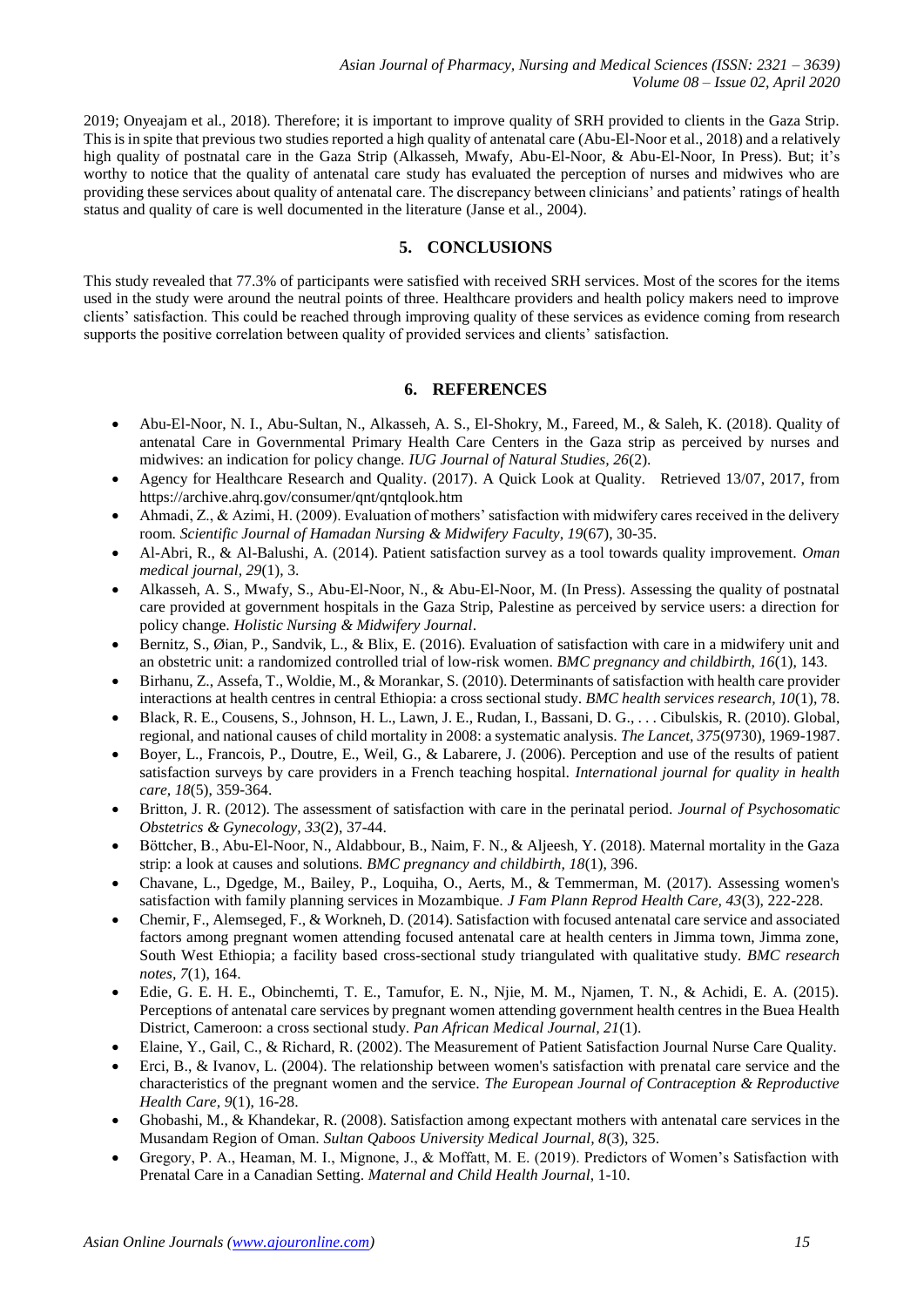- <span id="page-7-0"></span> Hailu, Y. (2014). Factors Affecting Utilization of Postnatal Care Service in Amhara Region, Jabitena District, Ethiopia. *Science Journal of Public Health, 2*(3), 169-176.
- <span id="page-7-20"></span> Handler, A., Rosenberg, D., Raube, K., & Lyons, S. (2003). Prenatal care characteristics and African-American women's satisfaction with care in a managed care organization. *Women's Health Issues, 13*(3), 93-103.
- <span id="page-7-12"></span> Hildingsson, I., & Rådestad, I. (2005). Swedish women's satisfaction with medical and emotional aspects of antenatal care. *Journal of Advanced Nursing, 52*(3), 239-249.
- <span id="page-7-16"></span> Hoseini, B. L., Saeidi, M., Beheshti Norouzi, Z., Kiani, M. A., & Rakhshani, M. H. (2019). Assessment of Maternal Satisfaction with the Quality of Obstetric Care Provided in the Maternity Unit of Mobini Hospital, Sabzevar, Iran. *International Journal of Pediatrics, 7*(5), 9369-9377.
- <span id="page-7-9"></span> Institute of Medicine. (2001). *Crossing the Quality Chasm: A New Health System for the 21st Century*. Washington, D.C.: National Academy Press.
- <span id="page-7-22"></span> Janse, A., Gemke, R., Uiterwaal, C., Van Der Tweel, I., Kimpen, J., & Sinnema, G. (2004). Quality of life: patients and doctors don't always agree: a meta-analysis. *Journal of clinical epidemiology, 57*(7), 653-661.
- <span id="page-7-1"></span> Kikuchi, K., Yasuoka, J., Nanishi, K., Ahmed, A., Nohara, Y., Nishikitani, M., . . . Nakashima, N. (2018). Postnatal care could be the key to improving the continuum of care in maternal and child health in Ratanakiri, Cambodia. *PLoS One, 13*(6), e0198829.
- <span id="page-7-21"></span> Korenbrot, C. C., Wong, S. T., & Stewart, A. L. (2005). Health promotion and psychosocial services and women's assessments of interpersonal prenatal care in Medicaid managed care. *Maternal and Child Health Journal, 9*(2), 135-149.
- <span id="page-7-15"></span> Lakew, S., Ankala, A., & Jemal, F. (2018). Determinants of client satisfaction to skilled antenatal care services at Southwest of Ethiopia: a cross-sectional facility based survey. *BMC pregnancy and childbirth, 18*(1), 479.
- <span id="page-7-2"></span> Lawn, J. E., Blencowe, H., Oza, S., You, D., Lee, A. C., Waiswa, P., . . . Christian, P. (2014). Every Newborn: progress, priorities, and potential beyond survival. *The Lancet, 384*(9938), 189-205.
- <span id="page-7-4"></span> Lawn, J. E., Cousens, S., & Zupan, J. (2005). Neonatal survival 1.4 million neonatal deaths: When? Where? Why? *Lancet, 365*(9462), 891-900.
- <span id="page-7-5"></span> Lawn, J. E., Cousens, S., Zupan, J., & Team, L. N. S. S. (2005). 4 million neonatal deaths: when? Where? Why? *The Lancet, 365*(9462), 891-900.
- <span id="page-7-6"></span> Lawn, J. E., Lee, A. C., Kinney, M., Sibley, L., Carlo, W. A., Paul, V. K., . . . Darmstadt, G. L. (2009). Two million intrapartum‐ related stillbirths and neonatal deaths: where, why, and what can be done? *International Journal of Gynecology & Obstetrics, 107*(Supplement), S5-S19.
- <span id="page-7-8"></span> Liu, L., Oza, S., Hogan, D., Perin, J., Rudan, I., Lawn, J. E., . . . Black, R. E. (2015). Global, regional, and national causes of child mortality in 2000–13, with projections to inform post-2015 priorities: an updated systematic analysis. *The Lancet, 385*(9966), 430-440.
- <span id="page-7-7"></span> Lozano, R., Wang, H., Foreman, K. J., Rajaratnam, J. K., Naghavi, M., Marcus, J. R., . . . Atkinson, C. (2011). Progress towards Millennium Development Goals 4 and 5 on maternal and child mortality: an updated systematic analysis. *The Lancet, 378*(9797), 1139-1165.
- <span id="page-7-10"></span> Marley, K. A., Collier, D. A., & Meyer Goldstein, S. (2004). The role of clinical and process quality in achieving patient satisfaction in hospitals. *Decision Sciences, 35*(3), 349-369.
- <span id="page-7-13"></span> Mesgarzadeh, M., Baghaei, R., Ebrahimi, M., & Orujlu, S. (2014). Survuy of mother's satisfaction from provided care in delivery unit in the Khoy Qamar Bani Hashem hospital in 2012. *The Journal of Urmia Nursing and Midwifery Faculty, 12*(10), 919-925.
- <span id="page-7-3"></span> Miller, S., Abalos, E., Chamillard, M., Ciapponi, A., Colaci, D., Comandé, D., . . . Langer, A. (2016). Beyond too little, too late and too much, too soon: a pathway towards evidence-based, respectful maternity care worldwide. *The Lancet, 388*(10056), 2176-2192.
- <span id="page-7-17"></span> Mirzaei, K., Oladi Ghadikolaee, S., Mousavi Bazzaz, M., & Ziaee, M. (2016). Mother's satisfaction of postpartum care and its relationship with midwifery care at Urban Health Centers, Mashhad, Iran. *Journal of Midwifery and Reproductive Health, 4*(3), 679-688.
- <span id="page-7-11"></span> Mortensen, B., Diep, L. M., Lukasse, M., Lieng, M., Dwekat, I., Elias, D., & Fosse, E. (2019). Women's satisfaction with midwife-led continuity of care: an observational study in Palestine. *BMJ open, 9*(11).
- <span id="page-7-19"></span> Nabbuye-Sekandi, J., Makumbi, F. E., Kasangaki, A., Kizza, I. B., Tugumisirize, J., Nshimye, E., . . . Peters, D. H. (2011). Patient satisfaction with services in outpatient clinics at Mulago hospital, Uganda. *International journal for quality in health care, 23*(5), 516-523.
- <span id="page-7-18"></span> Naghizadeh, S., Rezaie, M. E. M., Sehhati, F., Barzanje, S. A., & Ebrahimi, H. (2014). Assessment Mothers Satisfaction of postpartum care. *Advances in Nursing & Midwifery, 23*(82), 71-78.
- <span id="page-7-14"></span> Nwaeze, I., Enabor, O., Oluwasola, T., & Aimakhu, C. (2013). Perception and satisfaction with quality of antenatal care services among pregnant women at the university college hospital, Ibadan, Nigeria. *Annals of Ibadan postgraduate medicine, 11*(1), 22-28.